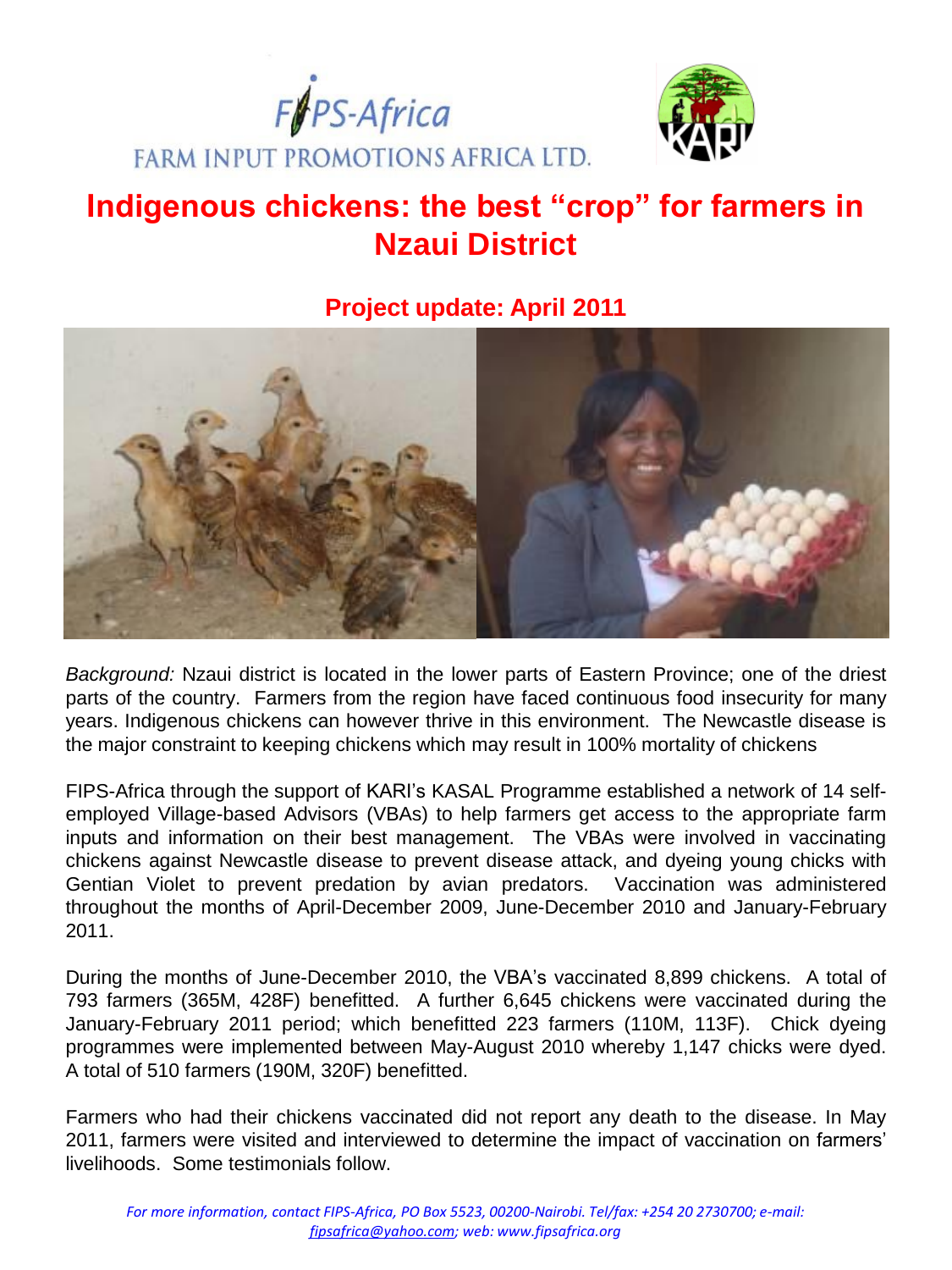



**Indigenous chickens: the best "crop" for farmers in Nzaui District Project update: April 2011: Page 2 of 11**

# **1. Georgina Mulinge, Mithini Village, Mutiliku Location**





In April 2010, Georgina lost 66 chickens to the Newcastle disease. In June, FIPS-Africa District coordinator, Maundu, vaccinated her surviving 10 chickens. She now has 65 chickens and collects 11 eggs per day unlike before when she would collect 2. She sells one tray per week for KES 300 and keeps some of the eggs for brooding. One of her hen is sitting on 12 eggs whereas another has 12 newlyhatched chicks.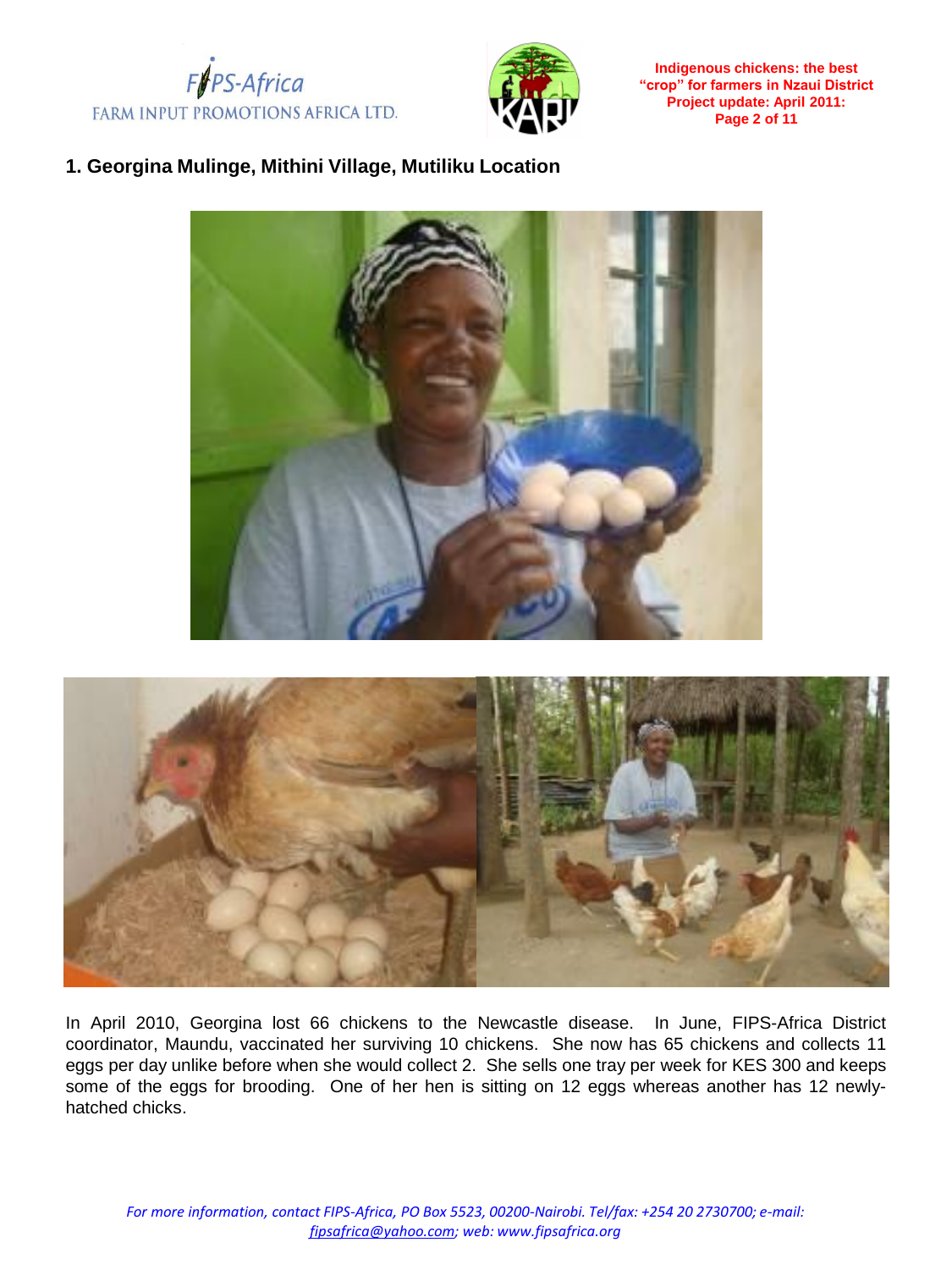



**Indigenous chickens: the best "crop" for farmers in Nzaui District Project update: April 2011: Page 3 of 11**

# **2. Sarah Katheo, Ngagani village, Matiliku Location**





Serah lost her entire flock of 70 chickens in May 2009 to the Newcastle disease. The chickens were worth KES 40,000. In November 2009, she bought 3 hens and 2 cockerels. She had them vaccinated against the disease by Maundu. By December 2010, she had 45 chickens. She sold 26 chickens for KES 6,900. The farmer collects 6 eggs a day.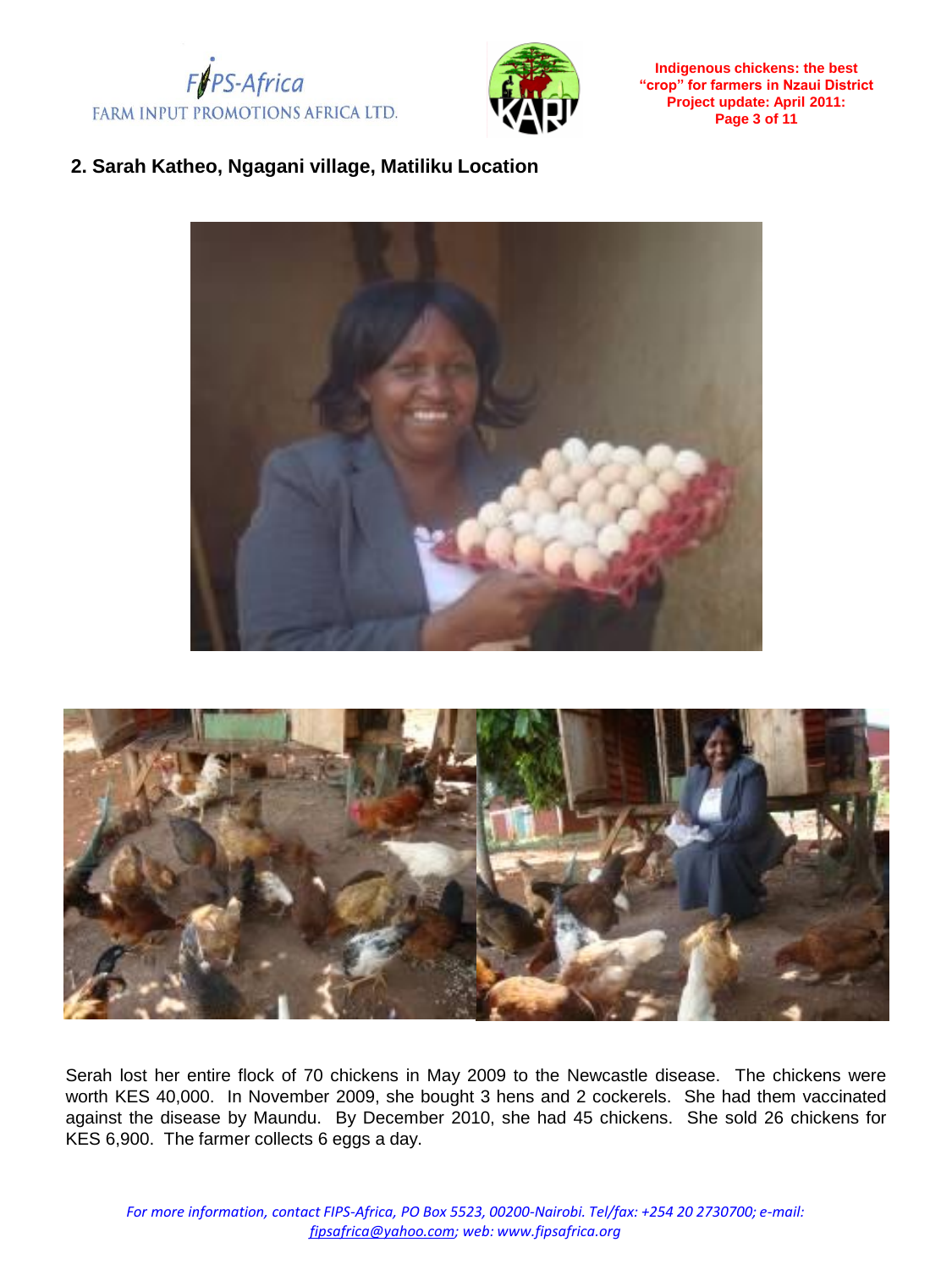



**Indigenous chickens: the best "crop" for farmers in Nzaui District Project update: April 2011: Page 4 of 11**

#### **3. Mary Nthenya, Uuni Village, Matiliku Location**



Prior to the vaccination, Mary had lost 1,000 chickens to Newcastle disease. She had the surviving 15 chickens vaccinated in June 2009 by her District coordinator, Maundu. By the end of August 2010, she had 60 chickens. She sold 25 of the chickens for KES 8,500 in September and a further 5 cockerels in December for KES 3,000. Currently, she has a flock of 45 chickens and collects 9 eggs per day. Once in a while, she slaughters a chicken for her family.

#### **4. Mary Mutua, Wee Village, Kiliki Location**



Between 2006 and 2009, Mary lost over 200 chickens to the Newcastle disease. This prompted her to have the surviving 25 chickens vaccinated against the disease in March 2010. By December 2010, she had a flock of 120 chickens. She sold 30 chickens for KES 11,850 during the same month. She is currently collecting 9 eggs per day and sells two trays of eggs after every two weeks.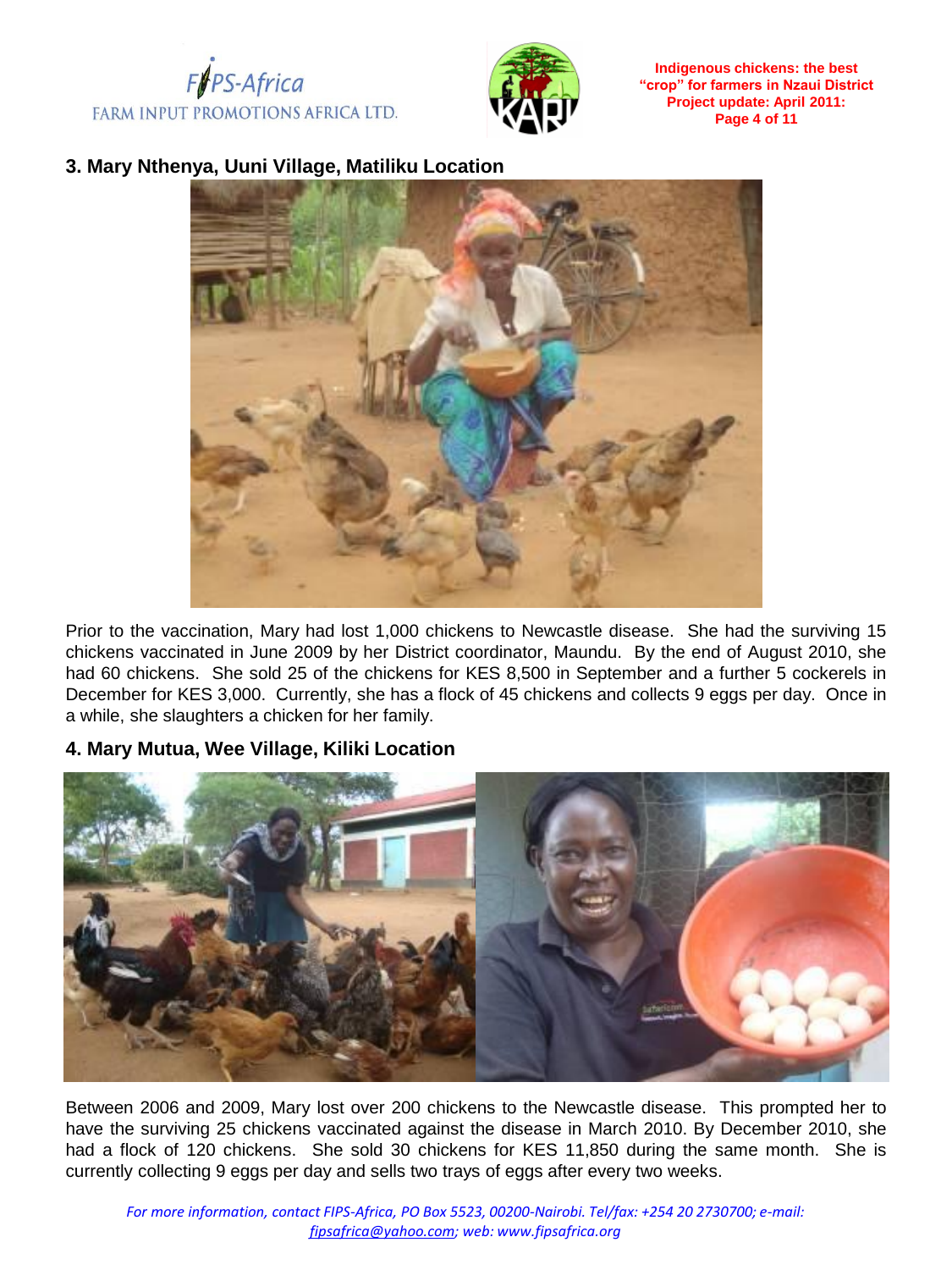



**Indigenous chickens: the best "crop" for farmers in Nzaui District Project update: April 2011: Page 5 of 11**

#### **5. Josephine Ndinda, Kiinze Village, Matiliku Location**



Josephine lost her entire flock on two separate occasion; 30 chickens in March 2008 and 40 chickens in May 2009. They were worth KES 35,000. In June 2009, she had the remaining chickens vaccinated. By March 2011, she had 80 chickens. She sold 40 chickens in April for KES 9,000. She sells 20 eggs on weekly basis and uses the money to buy foodstuff. Three of her hens are currently incubating 10, 12 and 13 eggs.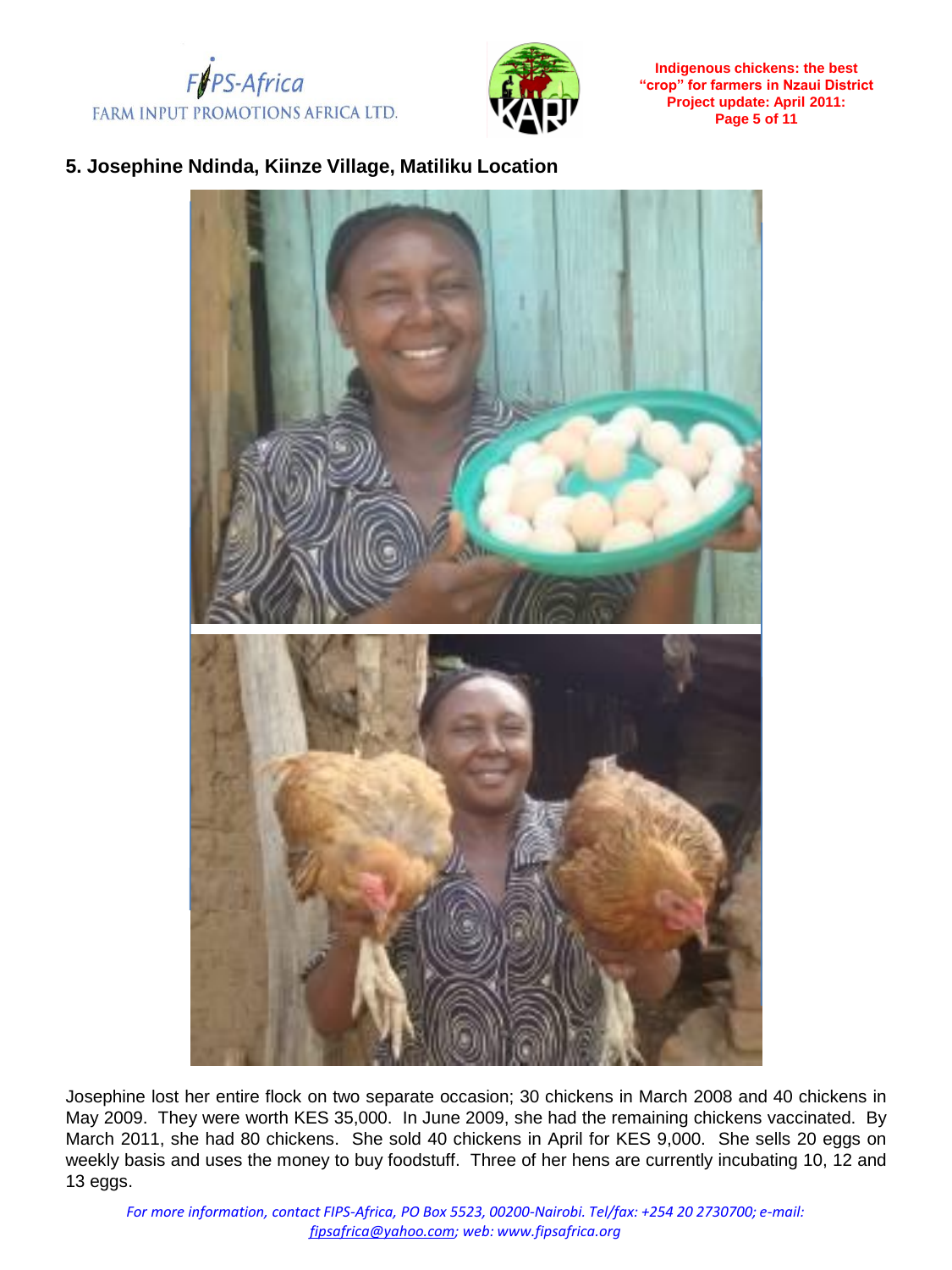



**Indigenous chickens: the best "crop" for farmers in Nzaui District Project update: April 2011: Page 6 of 11**

#### **6. Susan Masaku, Uuni Village, Mutiliku Location**





Before the Newcastle disease struck, Susan had a flock of 80 chickens. In June 2009, she bought 6 hens and 2 cockerels that she had vaccinated against the disease by FIPS-Africa District coordinator, Maundu. In June 2010, the flock had increased to 60. She sold 30 chickens for KES 9,000 and a further 20 cockerels for KES 12,000 in December. Previously, Susan would collect one egg in a day but now, she gets 12 from her 36 chickens, and sells 2 trays per week for KES 600.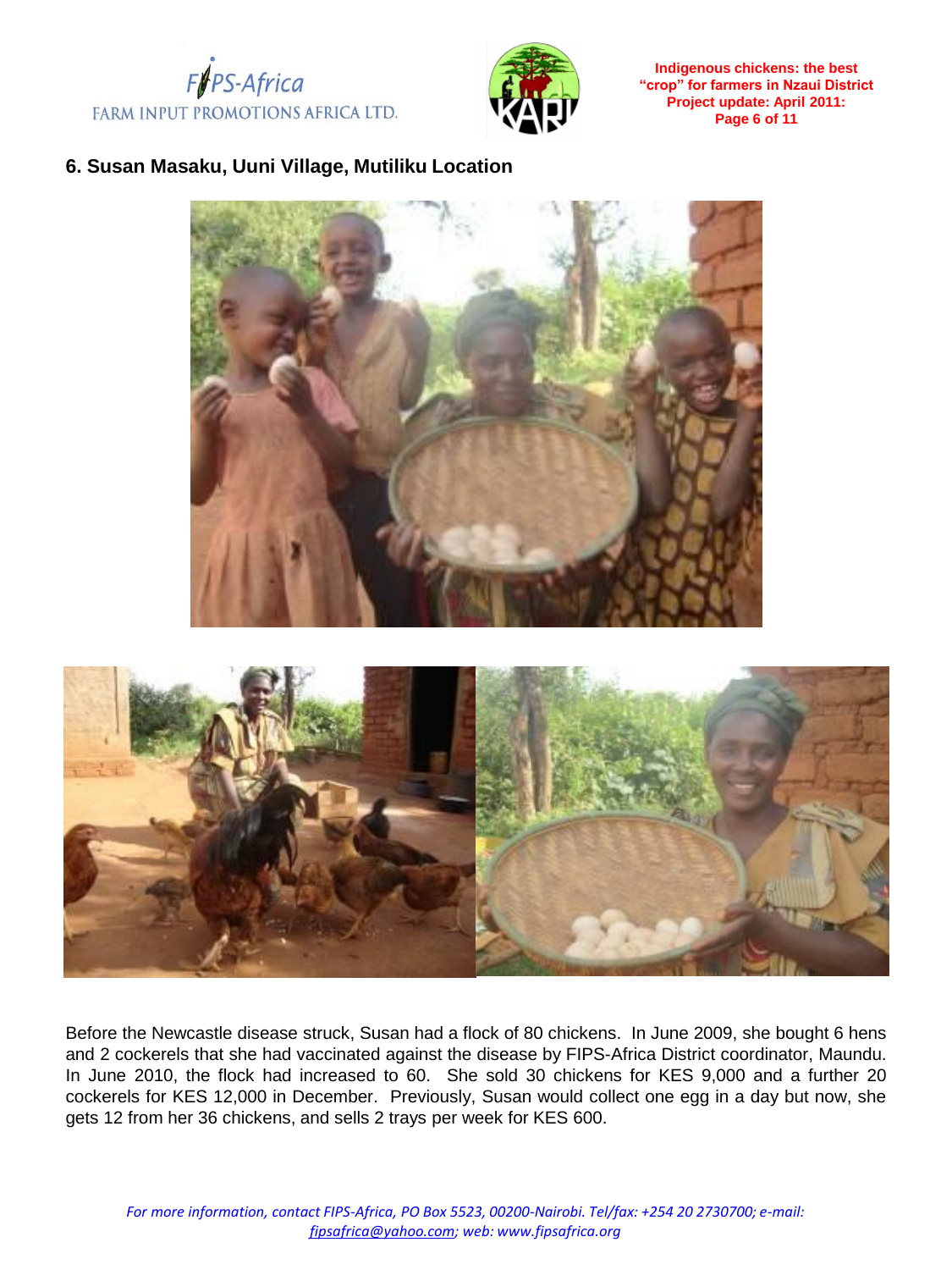



**Indigenous chickens: the best "crop" for farmers in Nzaui District Project update: April 2011: Page 7 of 11**

# **7. Cecilia Kavisi, Kawala Village, Kiliki Location**



Prior to the vaccination, Cecilia lost over 100 chickens to Newcastle disease. She had the surviving 20 chickens vaccinated against the disease in June 2010. By December, she had 90 chickens. She sold 30 chickens for KES 10,000 in the same month. In March 2011, she sold another 13 chickens for KES 3,100. She has been using the money to pay for her children's school fees. She also sells 10-20 eggs in the local market every week.

#### 8. **Ruth Mainga, Ngaa Village, Matiliku Location**



In early 2009, Ruth lost 60 of her chickens to the Newcastle disease. She had the remaining 18 chickens vaccinated against the disease in June. One year later, she had 70 chickens. She sold 20 chickens for KES 8,000 and a further 15 in December for KES 6,000. She now has 32 chickens and collects 9 eggs a day. Since she started vaccinating, she hasn't lost any chickens to the disease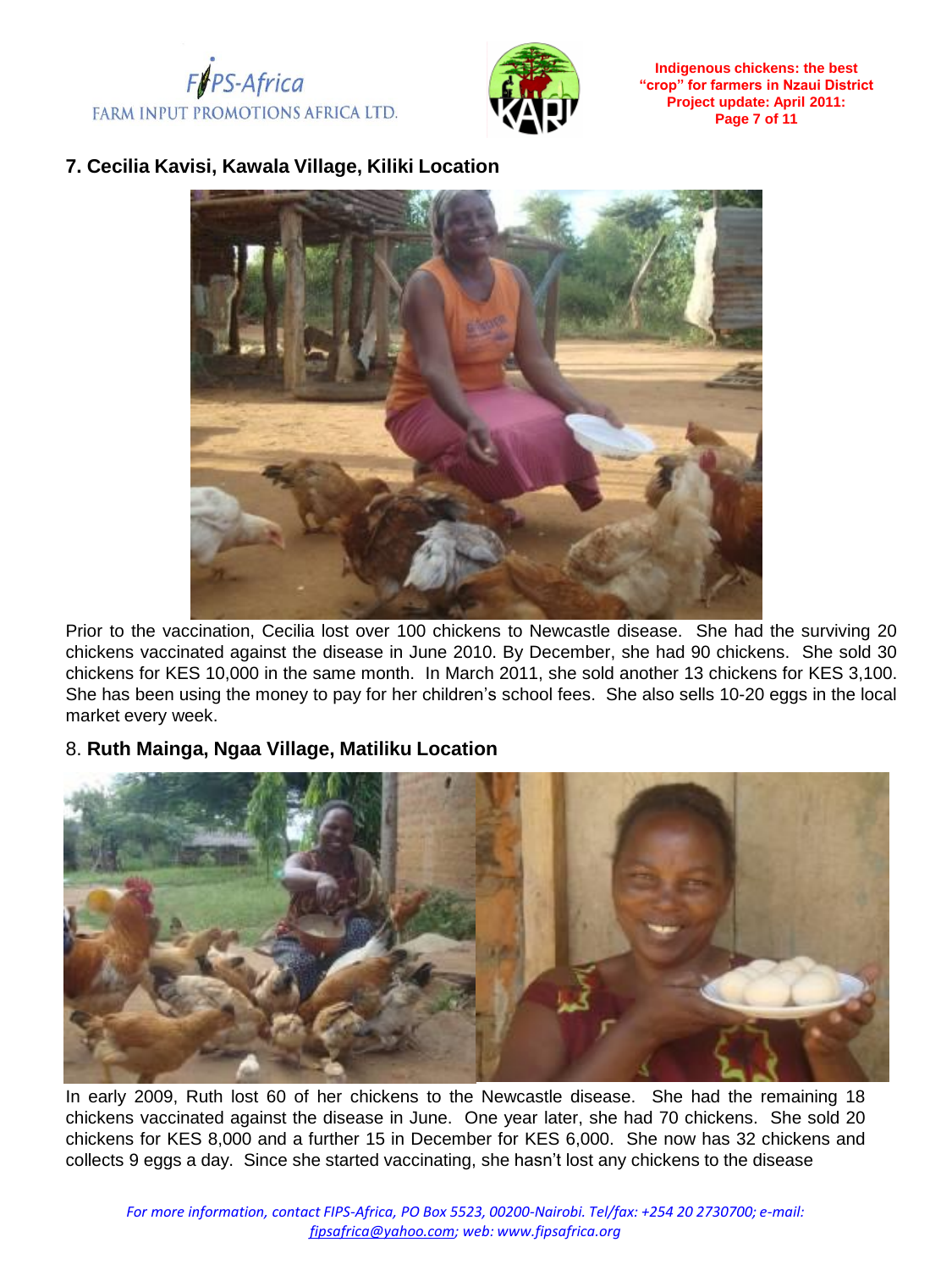



**Indigenous chickens: the best "crop" for farmers in Nzaui District Project update: April 2011: Page 8 of 11**

# **9. Joyce Mulie, Kukoi Village, Kiliki Location**



Within a period of one year, Joyce had lost over 50 chickens to Newcastle disease. She had her surviving 30 chickens vaccinated against the disease in March 2009. In August 2010, she sold 20 chickens earning her KES 9,600. By the end of December, she had 80 chickens. In February 2011, she sold 30 more chickens for KES 8,000. She re-invested some of the money in the chickens and used the rest to pay school fees for her children. Joyce collects 9 eggs per day unlike before when she would collect one or two eggs. Per fortnight, she sells two trays of eggs for KES 600. Four of her hens have just hatched 42 chicks and she has 3 more sitting on a total of 38 eggs.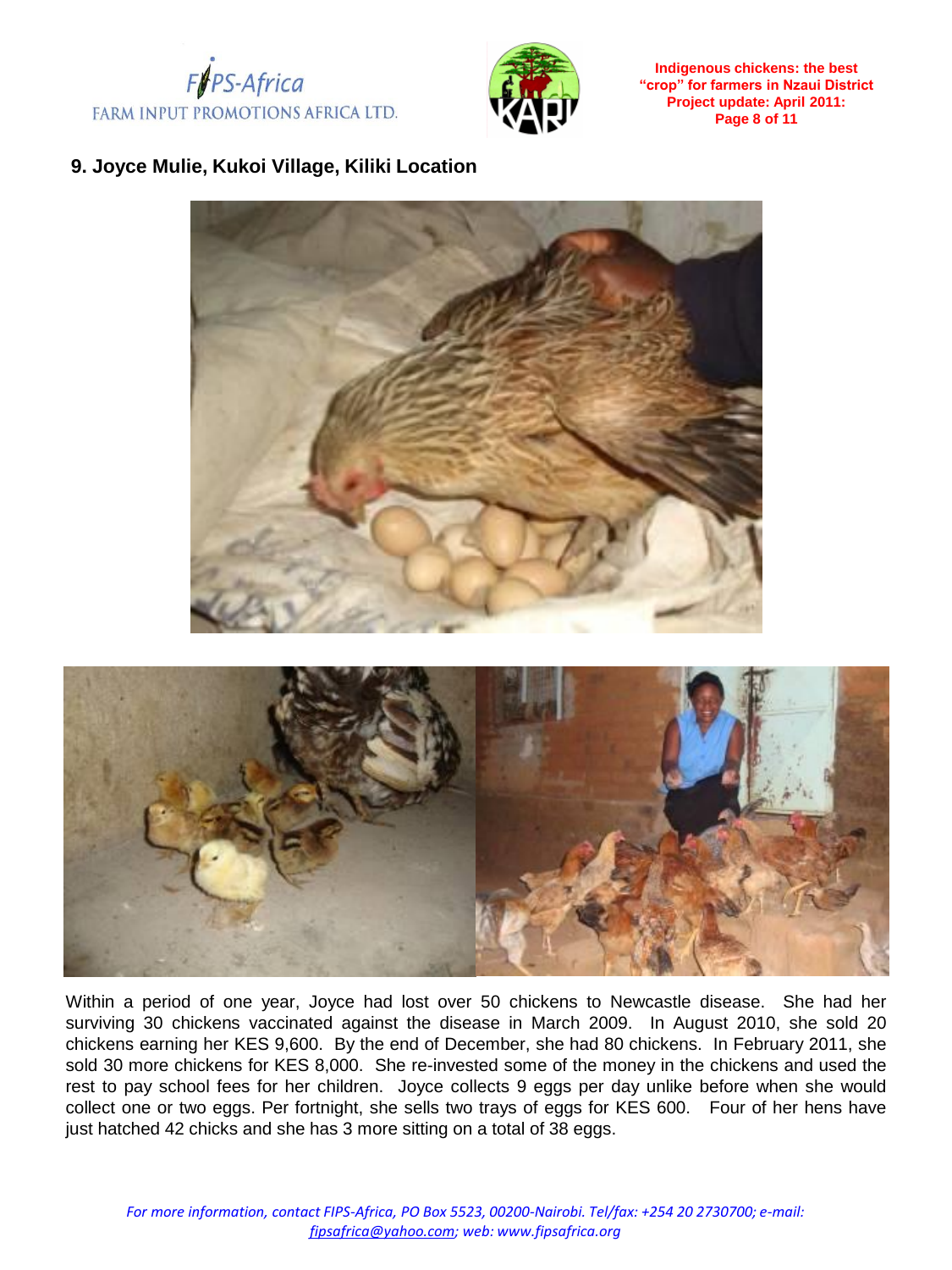



**Indigenous chickens: the best "crop" for farmers in Nzaui District Project update: April 2011: Page 9 of 11**

#### **10. Kilemba Munyao, Nthwani Village, Matiliku Location**



In March 2011, Kilemba lost over 70 chickens to the Newcastle disease. In April, she had the surviving 27 chickens vaccinated against the disease. By December, she had 80 chickens. She sold 13 cockerels for KES 600 each, earning her KES 7,800. She also sells 10-20 eggs per week and keeps some of the eggs for brooding purposes. Two of her hens are currently incubating 13 and 14 eggs, respectively

#### **11. Loise Kavenyi, Uuni Village, Matiliku Location**



On two separate occasions, Loise lost over 105 chickens; 60 chickens in 2007 and 45 in 2008. In July 2009, she had the surviving 7 chickens vaccinated against Newcastle disease. Since then, her flock has increased to 40 chickens. In November 2010, she sold 17 chickens for KES 5,250. Unlike before when she would collect an egg per day, she now collects 5.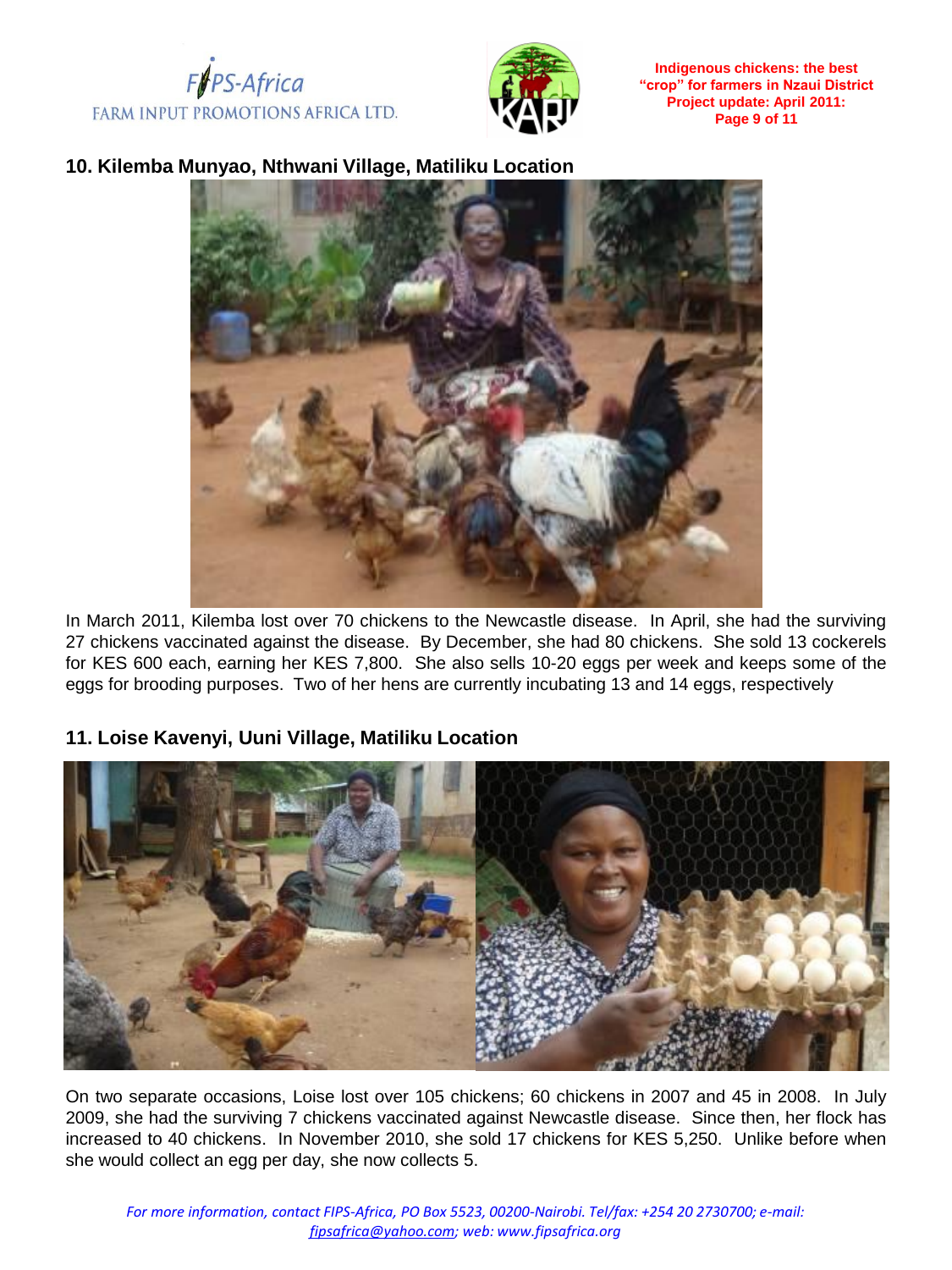



**Indigenous chickens: the best "crop" for farmers in Nzaui District Project update: April 2011: Page 10 of 11**

# **12. Stella Nduvyo, Kiinze Village, Matiliku Location**



Stella lost a total of 130 of her chickens to Newcastle disease on two separate occasions. In June 2008, she lost 80 chickens and in March 2009, 50 chickens. Four months later, she had her surviving 18 chickens vaccinated against the disease. By December 2010, she had 36 chickens. She sold half of the flock for KES 5,900. She used the money to pay for her children's tuition and buy some household goods. Unlike before when she would collect one egg in a day, she now collects 6.